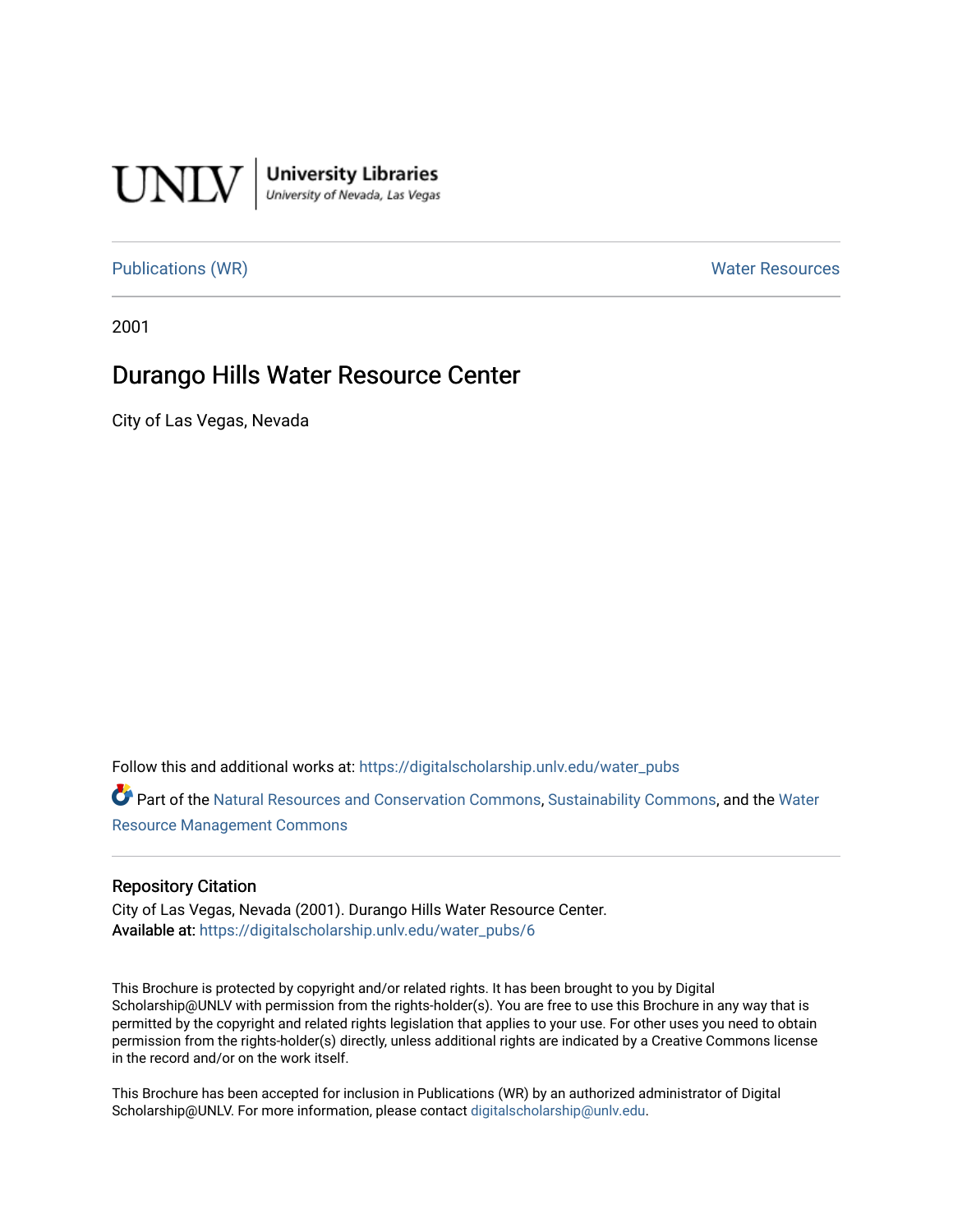### **City of Las Vegas Durango Hills Water Resource Center**

3271 North Durango Drive Las Vegas, Nevada 89129 Telephone (702) 229-1400 TDD: (702) 386-9108 www.lasvegasnevada.gov

**Las Vegas City Council:** Mayor Oscar B. Goodman

Mayor Pro Tem Gary Reese Councilman Larry Brown Councilman Lawrence Weekly Councilman Steve Wolfson Councilwoman Lois Tarkanian Councilman Steven D. Ross

City Manager Douglas A. Selby Deputy City Managers Steven P. Houchens, Elizabeth N. Fretwell Acting Director of Public Works Charles Kajkowski, P.E. Environmental Division Manager David L. Mendenhall





A City of Las Vegas Department of Public Works Publication





The City of Las Vegas and the Las Vegas Valley Water District partnered to develop the Durango Hills Water Resource Center.

The \$37 million Durango Hills Water Resource Center is one of the biggest public works projects ever undertaken by the City of Las Vegas.

The Durango Hills Water Resource Center is built on 100 acres of Cityowned property between Gowan Road and Cheyenne Avenue.

The 13-acre facility is surrounded by 87 acres of recreational amenities.

Groundbreaking ceremonies to start construction of the Durango Hills Water Resource Center were held March 3, 1999.

Approximately 125,000 cubic yards were excavated and 16,000 cubic yards of concrete were used in the construction.

> The Durango Hills Water Resource Center officially started service July 6, 2001.

The City of Las Vegas owns and operates the Durango Hills Water Resource Center which can ultimately produce up to 10 million gallons of recycled water a day. That's enough water to fill 1,000 residential swimming pools a day.

The Las Vegas Valley Water District constructed and operates the recycled water distribution system which is comprised

of one main pump station, a storage reservoir, some 17 miles of pipelines, two remote booster pumping stations, and four recharge wells.

The Durango Hills Water Resource Center project included construction of a wastewater treatment and recycled water delivery system, pumping stations, treatment and filtration systems, pipelines and underground reservoirs.

Residual solids are returned to the sewer system for treatment approximately 18 miles away, at the City of Las Vegas Water Pollution Control Facility located at 6005 East Vegas Valley Drive.

The Durango Hills Water Resource Center's desert landscaping and southwestern-style architecture make a complementary addition to the community.

Delivering on the commitment to be a good community neighbor, all treatment processes in place today were specifically designed to be either underground or under cover, virtually eliminating the noise and odors typically associated with wastewater treatment facilities.